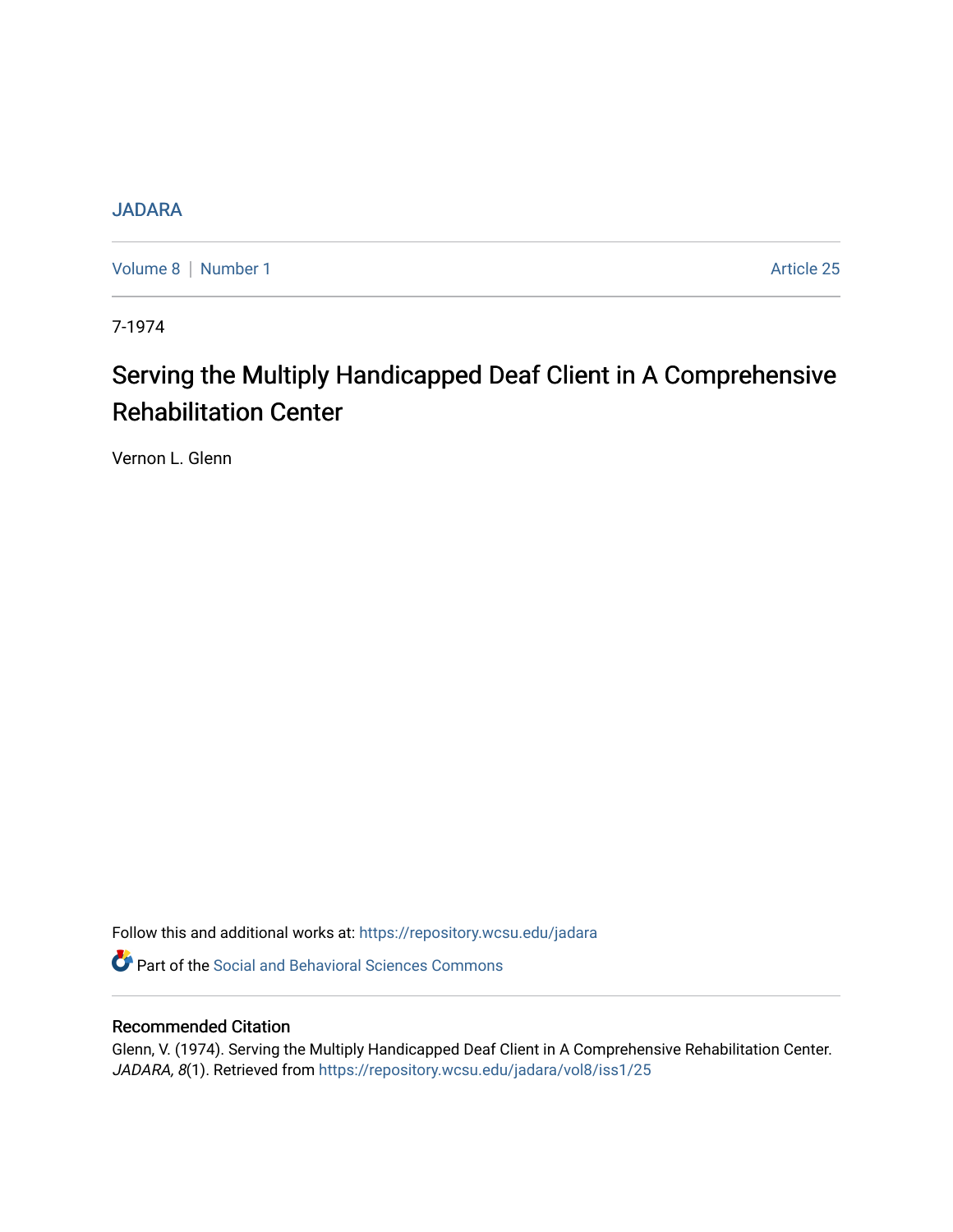# SERVING THE MULTIPLY HANDICAPPED DEAF CLIENT IN A COMPREHENSIVE REHABILITATION CENTER

#### VERNON L. GLENN

My comments will be limited to a brief review of a special project conducted by the Arkansas R & T Center through the facilities of the Hot Springs Rehabilitation Center and a discussion of the implications of the results of this project for serving the multiply handicapped deaf client.

The project was conducted over a period of five years in the Hot Springs Rehabilitation Center. The Hot Springs Rehabilitation Center is a large comprehen sive rehabilitation center providing a vast array of services for rehabilitating disabled clients. The Center maintains a population of approximately 400 clients at any given time, covering a wide range of disabilities.

The purpose of this project was to evaluate the effectiveness of a comprehensive rehabilitation center in serving the multiply handicapped deaf. (See Appendix A for a general description of the characteristics of a multiply handicapped deaf client, as defined for this project).

The following is a list of descriptive information of clients involved in this study.

#### A. Descriptive Information

1. Client data — two hundred (200) clients were served during a five year period which averaged thirty five (35) to forty (40) clients at a given time.

a. Clients had average intelligence and mobility.

b. Although most had 10-12 years of formal education, academic achievement was 3rd grade.

c. 30% had been previously discharged from residential or private schools for the deaf or from other rehabilitation facilities.

d. Clientele was predominately young (2/3 under the age of 21 years), male  $(2/3)$  of population served was male), white  $(2\bar{7})$ , and unmarried.

e. Speech and speech reading skills were poor, manual communication skills only fair.

f. One-half had previously received vocational rehabilitation services, and one-half had some previous work experience.

g. Only a small percentage (1/4) had begun school before the age of six.

All service programs provided through the Hot Springs Rehabilitation Center were utilized in providing rehabilitation services to clients in this project. The following is a list of services provided;

a. Vocational Evaluation — Vocational evaluation averaged thirty days of job sample testing, academic and psychological testing, training try-outs.

1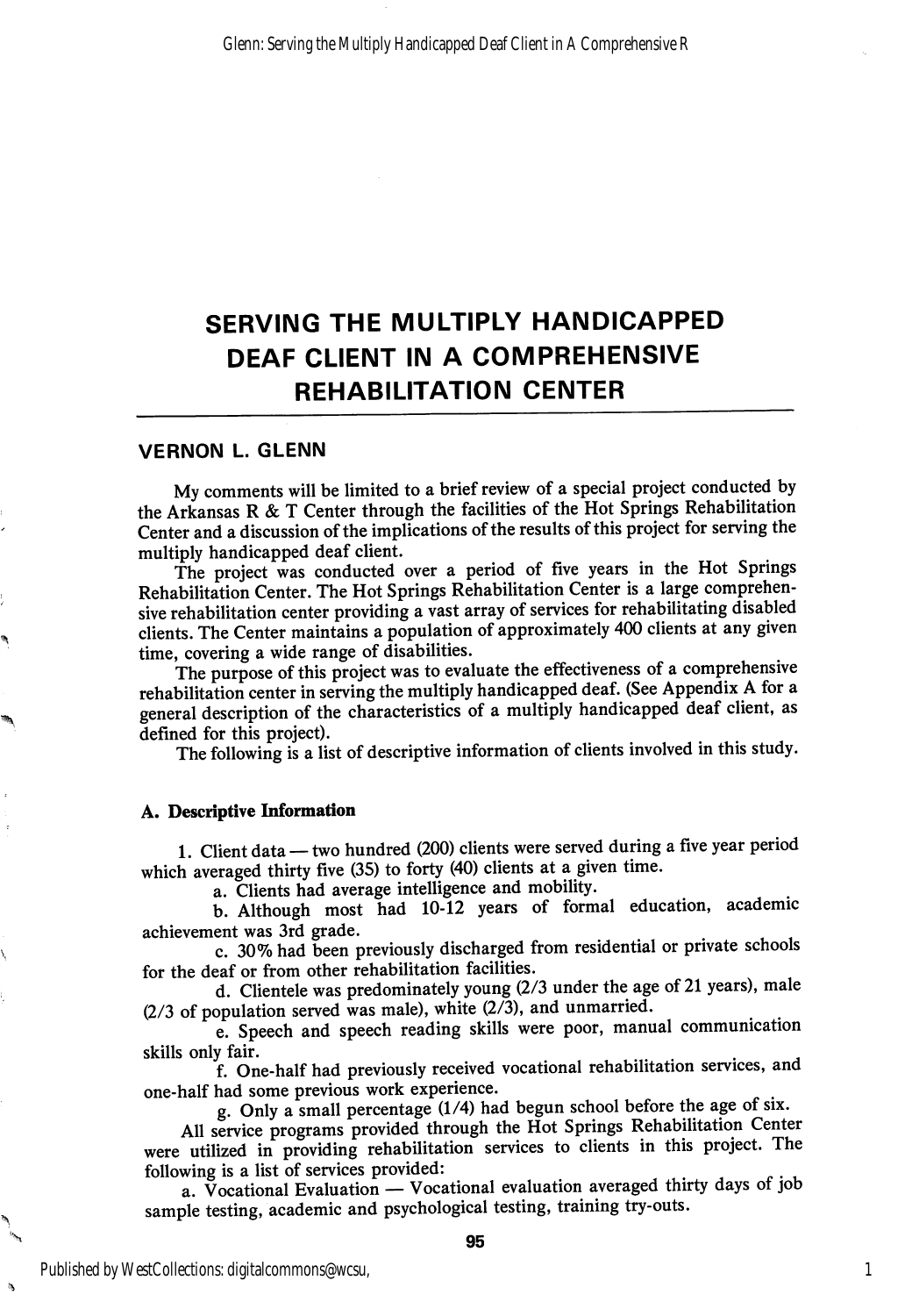#### SERVING THE MULTIPLY HANDICAPPED

b. Work Adjustment — Work adjustment was provided in a sheltered workshop setting. Behavior modification was the primary method of helping students acquire needed worker characteristics.

c. Counseling — Individual and group counseling were provided by special counselors who possessed the necessary counseling and communication skills.

d. Vocational training — Vocational training was provided by regular HSRC instructional staff with assistance of interpreters who served as instructor aides. Deaf students were in training along with hearing students. Training settings were as close to "real" work situations as possible.

e. Personal Adjustment Training and Remedial Education — This was provided by special project staff. Training encompassed daily living skills, vocational tutoring, and academics. Classes were small (2 to 4 students per class), highly individualized, and many special techniques were used for instruction (role playing for one). A media specialist was on the project staff to develop and acquire instructional materials.

f. Driver Education — This was a development of the last two years of the Project. Practically all deaf students received driver training and subsequently driver's license before leaving HSRC.

g. Independent Living Training — This was one of the key components of the program. After extensive classroom training, students were placed in apartment living situations, where it was necessary for them to take care of their own needs (buying food, paying rent and utilities, housekeeping, banking, etc.) while continuing vocational training. Project staff supervised the independent living training program and were available to "bail-out" students when they encountered difficulties. This phase was very successful, and most students were capable of living on their own without assistance when they left HSRC.

h. Recreation Therapy — A special recreation therapist was at HSRC evenings and weekends to teach recreation activities which provided a recreational outlet for the young deaf adults.

The results of the project were as follows:

a. 54% of students entering the project completed the training.

b. Of the 54%completing—60% were gainfully employed one year after leaving HSRC.

c. Of the 46% leaving before completion of training — 40% were employed.

d. The percentage completing programs is higher than for a general population of hearing students (54% of deaf completed as opposed to 45% of other completed).

e. Despite efforts to the contrary, students tended to group in four or five vocational training areas (printing, laundry, dry-cleaning, upholstery).

f. The majority of students were referred from Arkansas and surrounding states.

g. It was necessary to do extensive staff training — qualified staff with indepth experience were difficult to attract.

h. Deaf students required 50% longer to complete programs than hearing students — they required intensive tutoring, adjustment services, and independent living training not required by hearing students.

i. As a result of "h", the program was more expensive for the deaf students.

j. Project clients who were older and had previous work experience were more successful in completing programs than younger, inexperienced clients.

Implications gained from this project for serving the multiply handicapped deaf are as follows:

1. Placement of services within a larger comprehensive type facility permits a variety of rehabilitation services within one setting with greater continuity and efficiency.

a. Dorm facilities are an essential part of the rehabilitation services, as close supervision is often necessary for the multiply handicapped deaf.

2